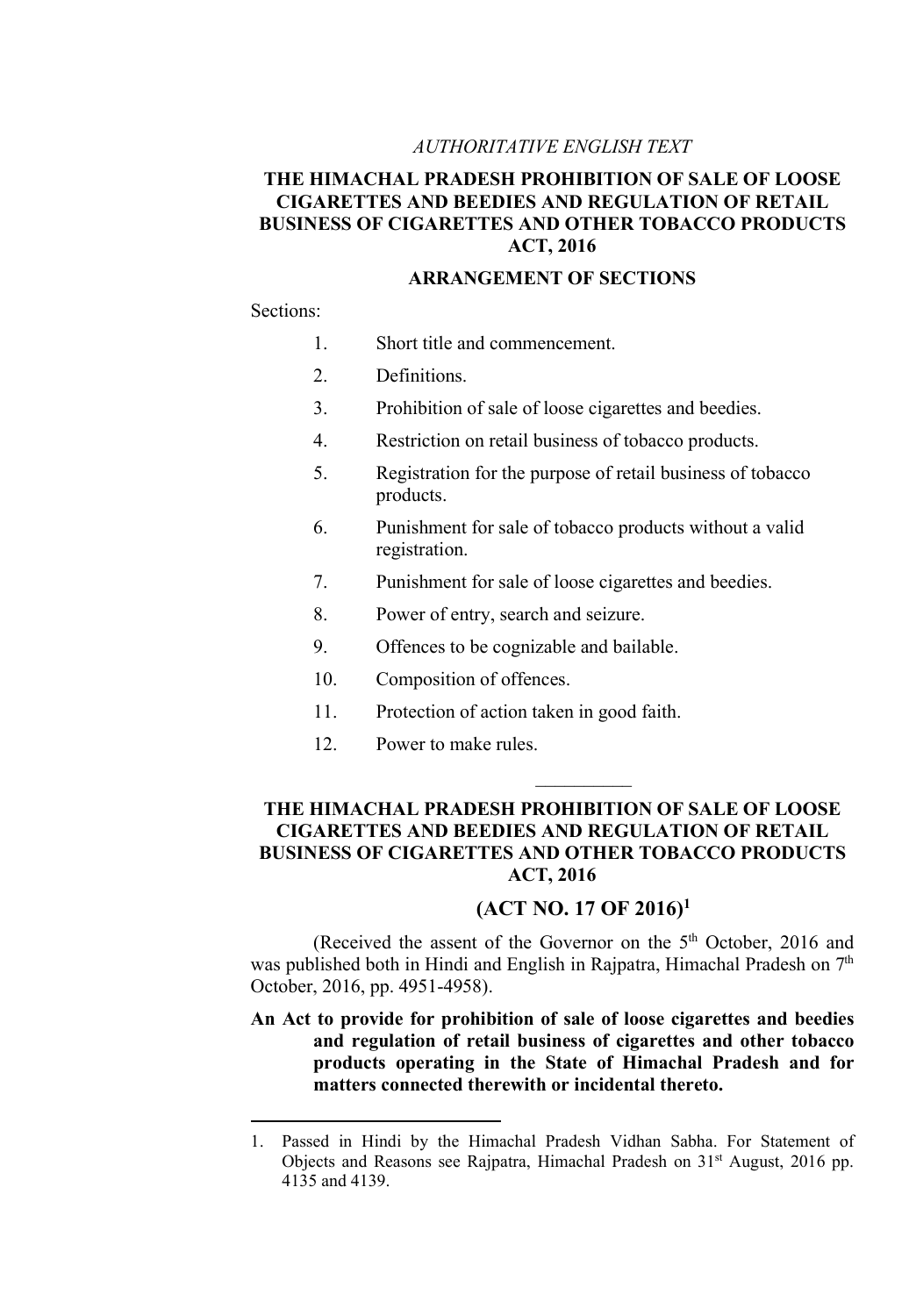2 THE HIMACHAL PRADESH PROHIBITION OF SALE OF LOOSE CIGARETTES AND BEEDIES AND REGULATION OF RETAIL BUSINESS OF CIGARETTES AND OTHER TOBACCO PRODUCTS ACT, 2016

BE it enacted by the Legislative Assembly of Himachal Pradesh in the Sixty- seventh Year of the Republic of India as follows:-

1. Short title and commencement.- (1) This Act may be called the Himachal Pradesh Prohibition of Sale of Loose Cigarettes and Beedies and Regulation of Retail Business of Cigarettes and Other Tobacco Products Act, 2016.

(2) It shall come into force on such date as the State Government may, by notification in the Official Gazette, appoint.

2. Definitions.- (1) In this Act, unless the context otherwise requires,-

- (a) "cigarette" and "beedi " includes,-
	- (i) any roll of tobacco wrapped in paper or in any other substance not containing tobacco; or
	- (ii) any roll of tobacco wrapped in any substance containing tobacco, which, by reason of its appearance, the type of tobacco used in the filter, or by its packaging and lebeling, is likely to be offered to, or purchased by consumers as cigarette or beedi;
- (b) "prescribed" means prescribed by rules made under this Act;
- (c) "sale" with its grammatical variations and cognate expressions, means any transfer of property in Goods by one person to another, whether for cash or on credit, or by way of exchange, and whether wholesale, or retail, and includes an agreement for sale, offer for sale or exposure for sale;
- (d) "premises" means any location or vessel where any form of retail business specified in this Act or storage or retail sale of any article of cigarettes and other tobacco products is done;
- (e) "person" means any natural person, partnership, co- operative association, corporation, personal representative, receiver, trustee, assignee, or any other legal entity;
- (f) "tobacco products" means the products specified in the Schedule appended to the Cigarettes and Other Tobacco Products (Prohibition of Advertisement and Regulation of Trade and Commerce, Production, Supply, and Distribution) Act, 2003;
- (g) "registration" means the registration granted under section 5 of this Act; and
- (h) "Registering Authority" means such authority as the State Government may, by notification, designate.

(2) The words and expressions used in this Act, but not defined, shall have the meanings as defined in the Cigarettes and Other Tobacco Products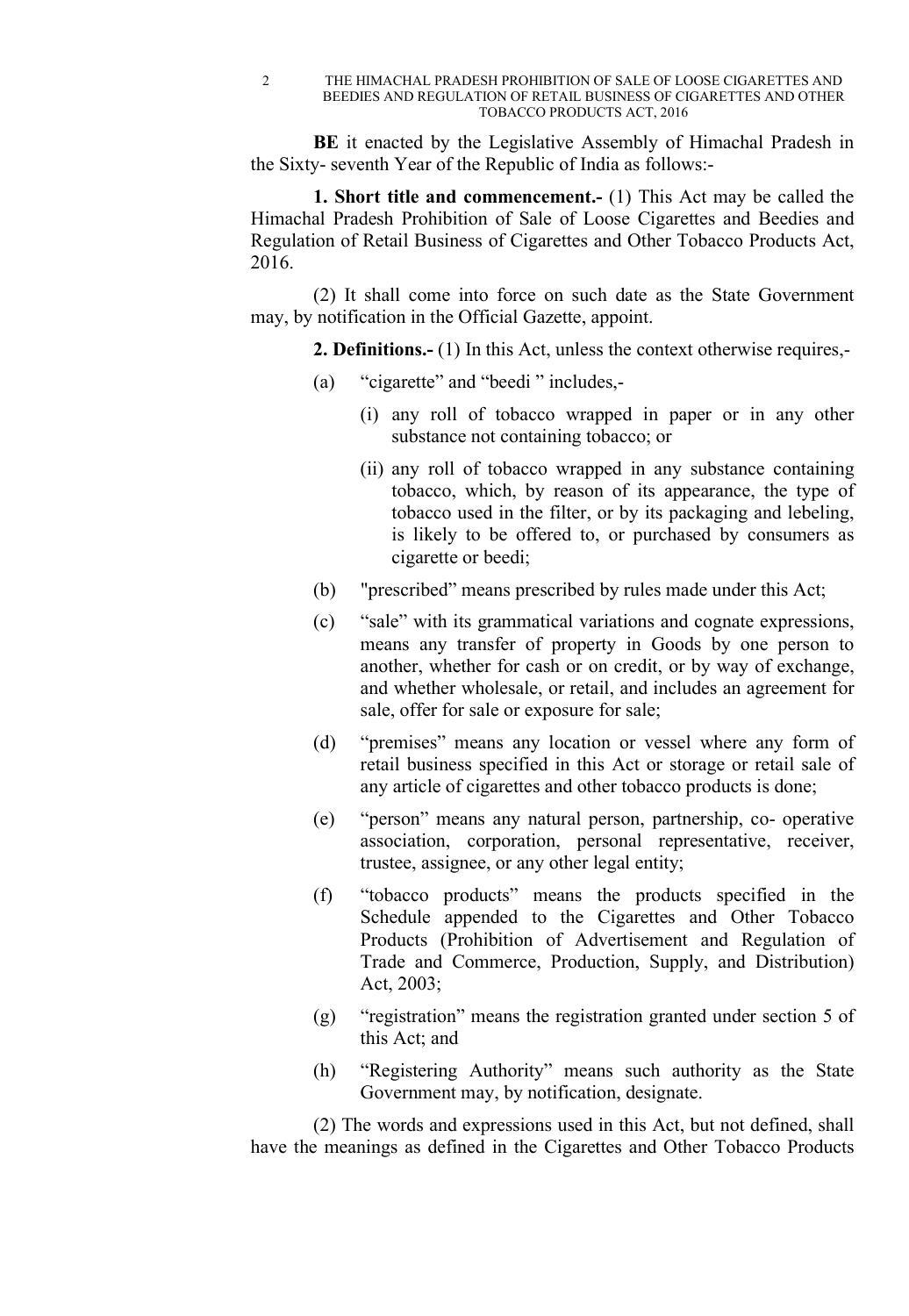(Prohibition of Advertisement and Regulation of Trade and Commerce, Production, Supply and Distribution) Act, 2003.

3. Prohibition of sale of loose cigarettes and beedies.- No person shall sell, offer for sale, or permit sale of loose cigarettes or beedies within the State of Himachal Pradesh.

4. Restriction on retail business of tobacco products.- No person shall carry retail business of any tobacco products without being registered under section 5 of this Act.

5. Registration for the purpose of retail business of tobacco products.- (1) Any person who is carrying on or intends to carry on retail business of cigarettes and other tobacco products, shall make an application to the Registering Authority in such form and in such manner and on payment of such fee as may be prescribed.

(2) On receipt of application under sub- section (1), the Registering Authority shall, within a period of six months from the receipt of such application, grant Registration Certificate in such form, containing such particulars and such information as may be prescribed. The Registration Certificate shall be issued for a period of three years and may be renewed on payment of such fee and for such period and in such manner as may be prescribed.

(3) If on security the Registering Authority is satisfied that the application submitted under sub-section (1) is not complete in all respect, he may reject the same after affording the reasonable opportunity of being heard to the person concerned.

(4) The Registration Certificate shall be kept affixed in a conspicuous place in the premises in such manner as to be visible to everyone.

(5) The Registration Certificate shall be non- transferable.

6. Punishment for sale of tobacco products without a valid registration.- (1) Any person who contravenes the provisions of section 4 shall be guilty of an offence under this Act and shall, on conviction, be punished with imprisonment for a term which may extend to three months or with fine which may extend to fifty thousand rupees or with both, and for the second or subsequent contravention, with imprisonment which may extend to one year and with fine which may extend to one lac rupees.

(2) Save as provided under sub-section (1), any material or other tobacco products in respect of which any provision of this Act has been or is being contravened, shall be liable to confiscation.

7. Punishment for sale of loose cigarettes and beedies.- (1) Any person who contravenes the provisions of section 3 or sub-section (4) or (5) of section 5 shall be guilty of an offence under this Act and shall be punishable with fine of ten thousand rupees for the first offence and with fine of fifteen thousand rupees for the second and subsequent offence.